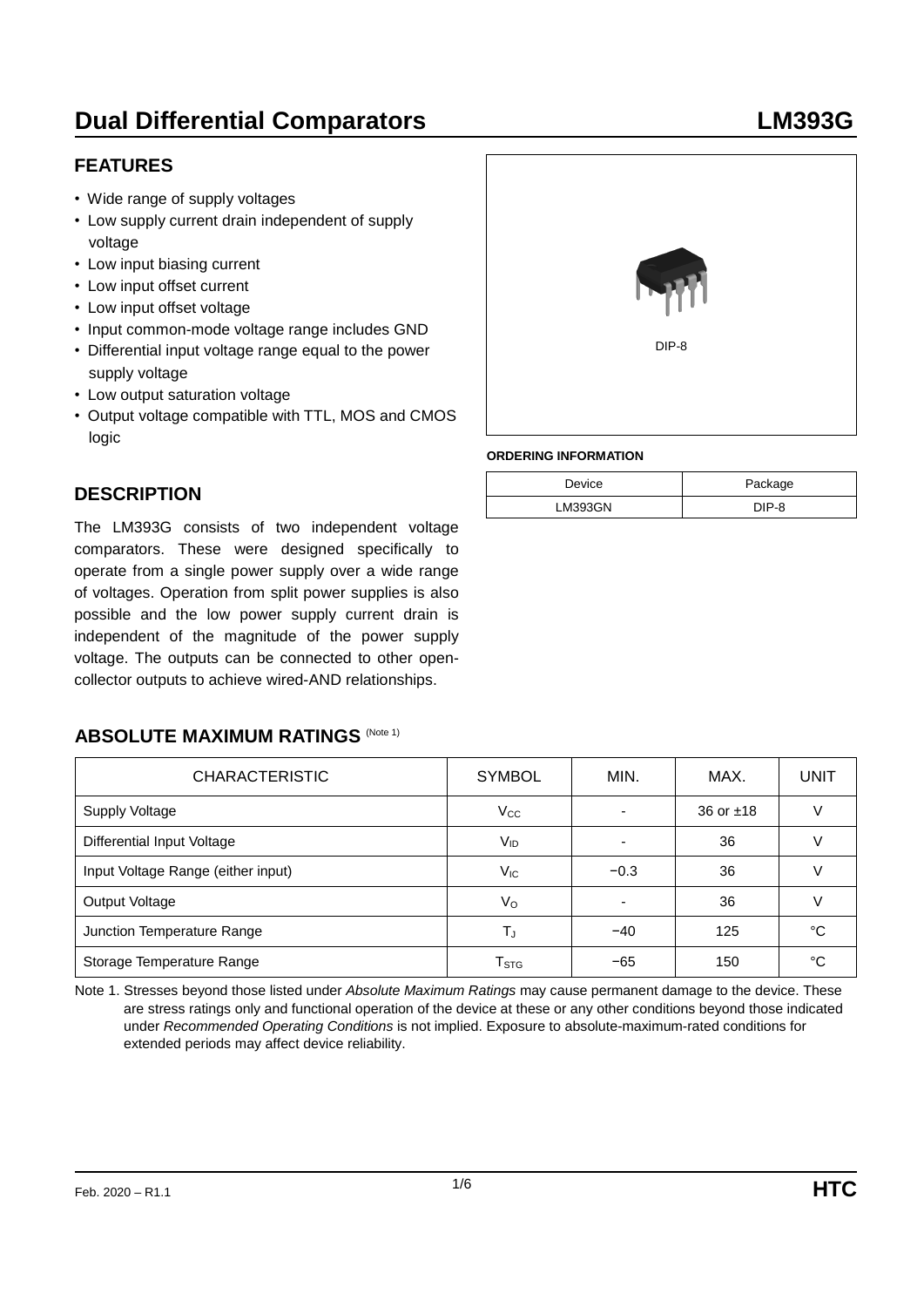## **RECOMMENDED OPERATING CONDITIONS** (Note 2)

| <b>CHARACTERISTIC</b>                      | <b>SYMBOL</b>    | MIN.  | MAX. | UNIT   |
|--------------------------------------------|------------------|-------|------|--------|
| Supply Voltage                             | $\rm V_{CC}$     | 2.0   | 30   |        |
| <b>Operating Ambient Temperature Range</b> | T <sub>OPR</sub> | $-40$ | 125  | $\sim$ |

Note 2. The device is not guaranteed to function outside its operating ratings.

## **ORDERING INFORMATION**

| Package | Order No. | <b>Description</b>                   | Supplied As | Status |
|---------|-----------|--------------------------------------|-------------|--------|
| DIP-8   | ∟M393GN   | <b>Dual Differential Comparators</b> | Tube        | Active |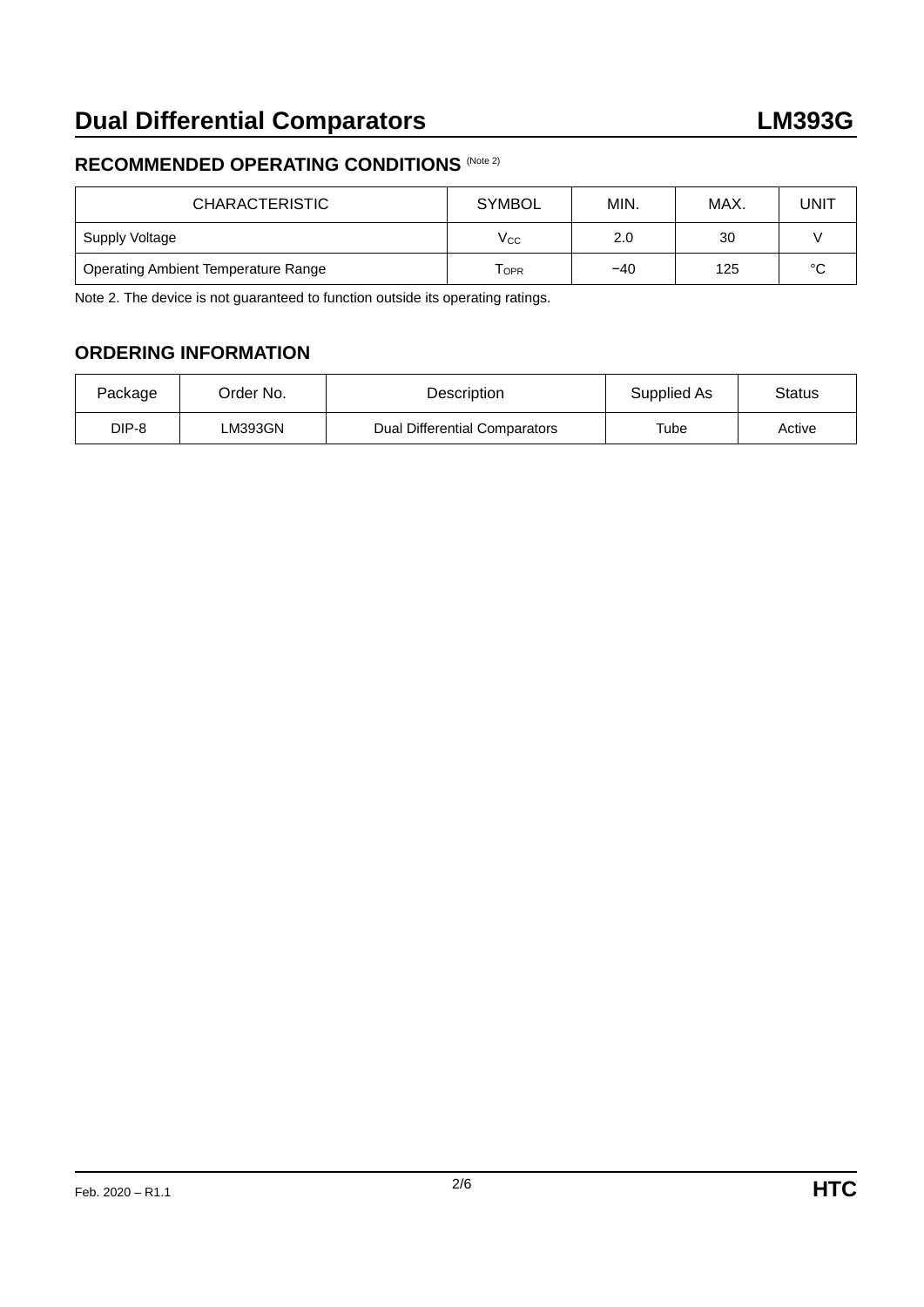# **Dual Differential Comparators LM393G**

# **PIN CONFIGURATION**



## **PIN DESCRIPTION**

| Pin No. | Pin Name         | Pin Function                       |
|---------|------------------|------------------------------------|
|         | OUT <sub>1</sub> | Output of the Comparator 1         |
| 2       | $IN1(-)$         | Negative Input of the Comparator 1 |
| 3       | $IN1(+)$         | Positive Input of the Comparator 1 |
| 4       | <b>GND</b>       | Ground                             |
| 5       | $IN2(+)$         | Positive Input of the Comparator 2 |
| 6       | $IN2(-)$         | Negative Input of the Comparator 2 |
| 7       | OUT <sub>2</sub> | Output of the Comparator 2         |
| 8       | <b>VCC</b>       | Power Supply                       |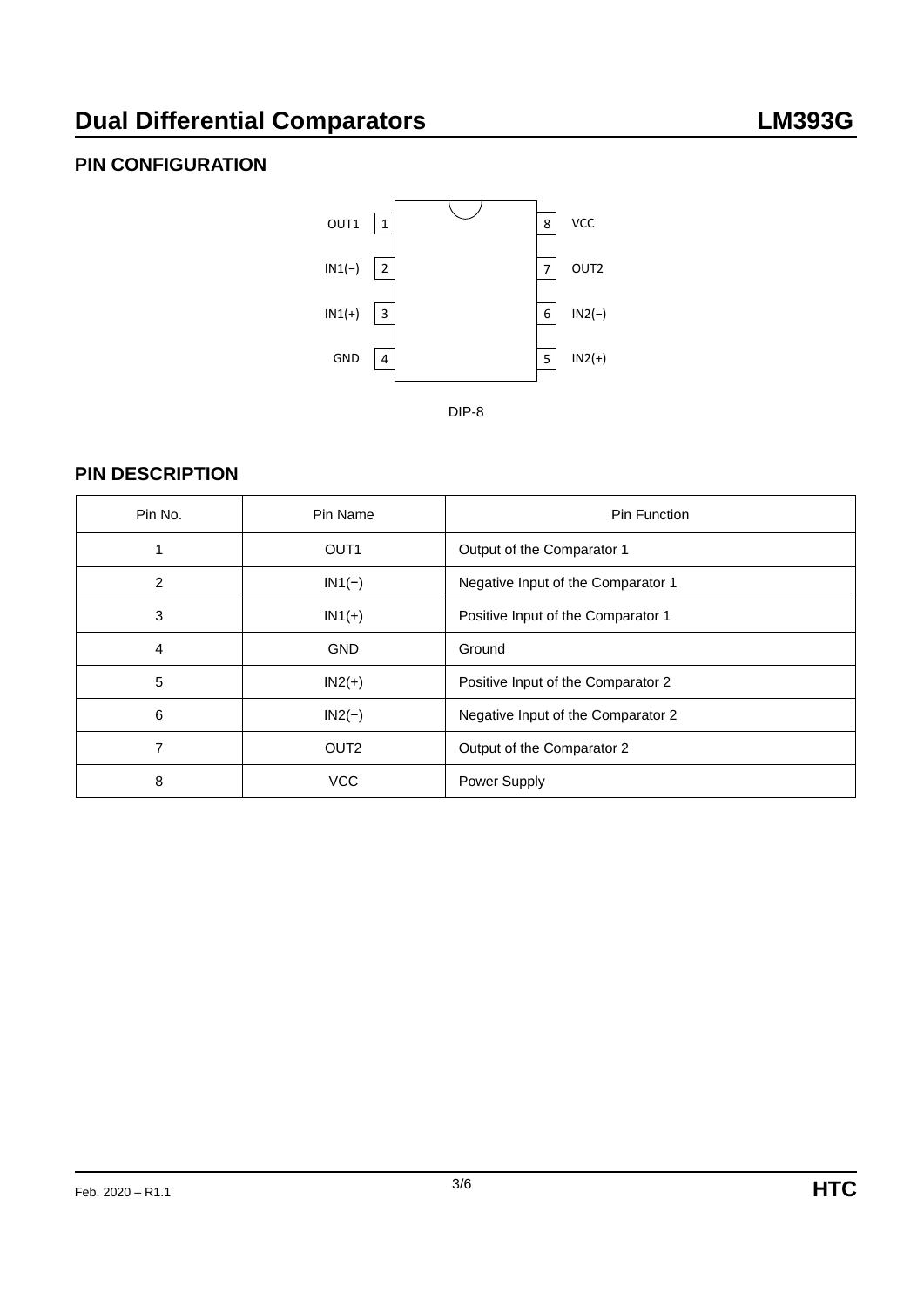# **ELECTRICAL CHARACTERISTICS**

| <b>SYMBOL</b>   | <b>PARAMETER</b>                                          | <b>TEST CONDITIONS</b>                                                              | $T_A$          | <b>MIN</b>               | <b>TYP</b>               | <b>MAX</b>            | <b>UNIT</b> |
|-----------------|-----------------------------------------------------------|-------------------------------------------------------------------------------------|----------------|--------------------------|--------------------------|-----------------------|-------------|
|                 |                                                           | $V_{\text{CC}}$ = 5V to 30V,<br>$V_{IC}$ = $V_{ICR}$ min, $V_{O}$ = 1.4V            | $25^{\circ}$ C | $\blacksquare$           | 2                        | 5                     | mV          |
| $V_{10}$        | Input Offset Voltage                                      |                                                                                     | Full range     | $\overline{\phantom{a}}$ | $\overline{\phantom{a}}$ | 9                     |             |
|                 |                                                           |                                                                                     | $25^{\circ}$ C | $\blacksquare$           | 5                        | 50                    | nA          |
| lio             | Input Offset Current                                      | $V_0 = 1.4V$                                                                        | Full range     | -                        |                          | 150                   |             |
|                 |                                                           | $V_0 = 1.4V$                                                                        | $25^{\circ}$ C | $\overline{\phantom{0}}$ | $-25$                    | $-250$                | nA          |
| $I_{IB}$        | Input Bias Current                                        |                                                                                     | Full range     | $\overline{\phantom{a}}$ | $\blacksquare$           | $-400$                |             |
|                 | Common-mode Input                                         |                                                                                     | $25^{\circ}$ C | $\Omega$                 | $\overline{\phantom{a}}$ | $V_{CC}$ – 1.5        | $\vee$      |
| $V_{ICR}$       | Voltage Range <sup>(Note 5)</sup>                         |                                                                                     | Full range     | $\Omega$                 | $\overline{\phantom{a}}$ | $V_{\text{CC}}$ – 2.0 |             |
|                 |                                                           | $I_{OL} = 4mA$ , $V_{ID} = -1V$                                                     | $25^{\circ}$ C | $\blacksquare$           | 150                      | 400                   |             |
| $V_{OL}$        | Low-Level Output Voltage                                  |                                                                                     | Full range     | $\overline{\phantom{a}}$ | $\blacksquare$           | 700                   | mV          |
| A <sub>VD</sub> | Large-Signal Differential<br><b>Voltage Amplification</b> | $V_{CC} = 15V$ , $V_{O} = 1.4V$ to<br>11.4V, $R_L \ge 15k\Omega$ to V <sub>CC</sub> | $25^{\circ}$ C | 50                       | 200                      |                       | V/mV        |
|                 | <b>High-Level Output Current</b>                          | $V_{OH} = 5V$ , $V_{ID} = 1V$                                                       | $25^{\circ}$ C | $\blacksquare$           | 0.1                      | 50                    | nA          |
| Iон             |                                                           | $V_{OH} = 30V$ , $V_{ID} = 1V$                                                      | Full range     | -                        |                          | 1                     | μA          |
| $I_{OL}$        | Low-Level Output Current                                  | $V_{OL} = 1.5V$ , $V_{ID} = -1V$                                                    | $25^{\circ}$ C | 6                        | $\overline{\phantom{a}}$ | $\blacksquare$        | mA          |
|                 | <b>Supply Current</b>                                     | $R_L = \infty$ , $V_{CC} = 5V$                                                      | $25^{\circ}$ C | $\blacksquare$           | 0.8                      | $\mathbf{1}$          |             |
| $I_{\rm CC}$    |                                                           | $R_L = \infty$ , $V_{CC} = 30V$                                                     | Full range     | ۰                        |                          | 2.5                   | mA          |

At specified free-air temperature and  $V_{CC} = 5V$  unless otherwise specified

Note 3. All characteristics are measured with zero common-mode input voltage, unless otherwise specified.

Note 4. Temperature full range is −40°C to 125°C.

Note 5. The Voltage at either input or common-mode should not be allowed to go negative by more than 0.3V. The upper end of the common-mode voltage range is  $V_{CC}$  – 1.5V.

## **SWITCHING CHARACTERISTICS**

 $V_{CC}$  = 5V,  $T_A$  = 25°C

| PARAMETER     | <b>TEST CONDITIONS</b>                        |                                     |     | UNIT |
|---------------|-----------------------------------------------|-------------------------------------|-----|------|
| Response Time | $R_L$ connected to 5V through 5.1k $\Omega$ , | 100mV input step with 5mV overdrive | 1.3 |      |
|               | $C_L = 15pF^{(Note 6, 7)}$                    | <b>TTL-Level Input Step</b>         | 0.3 | μs   |

Note 6. C<sub>L</sub> includes probe and jig capacitance.

Note 7. The response time specified is the interval between the input step function and the instant when the output crosses 1.4V.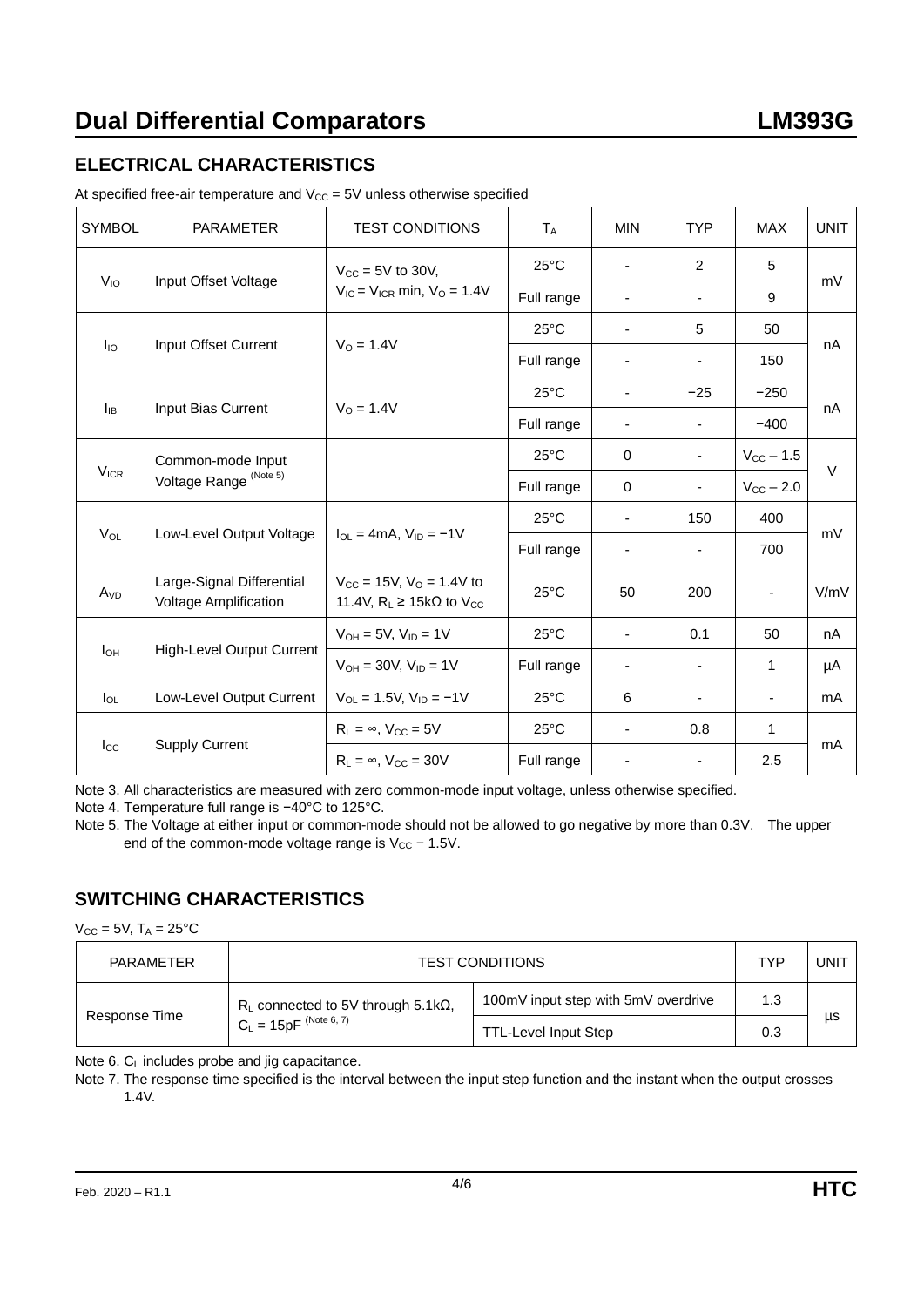# **TYPICAL OPERATING CHARACTERISTICS**

T.B.D.